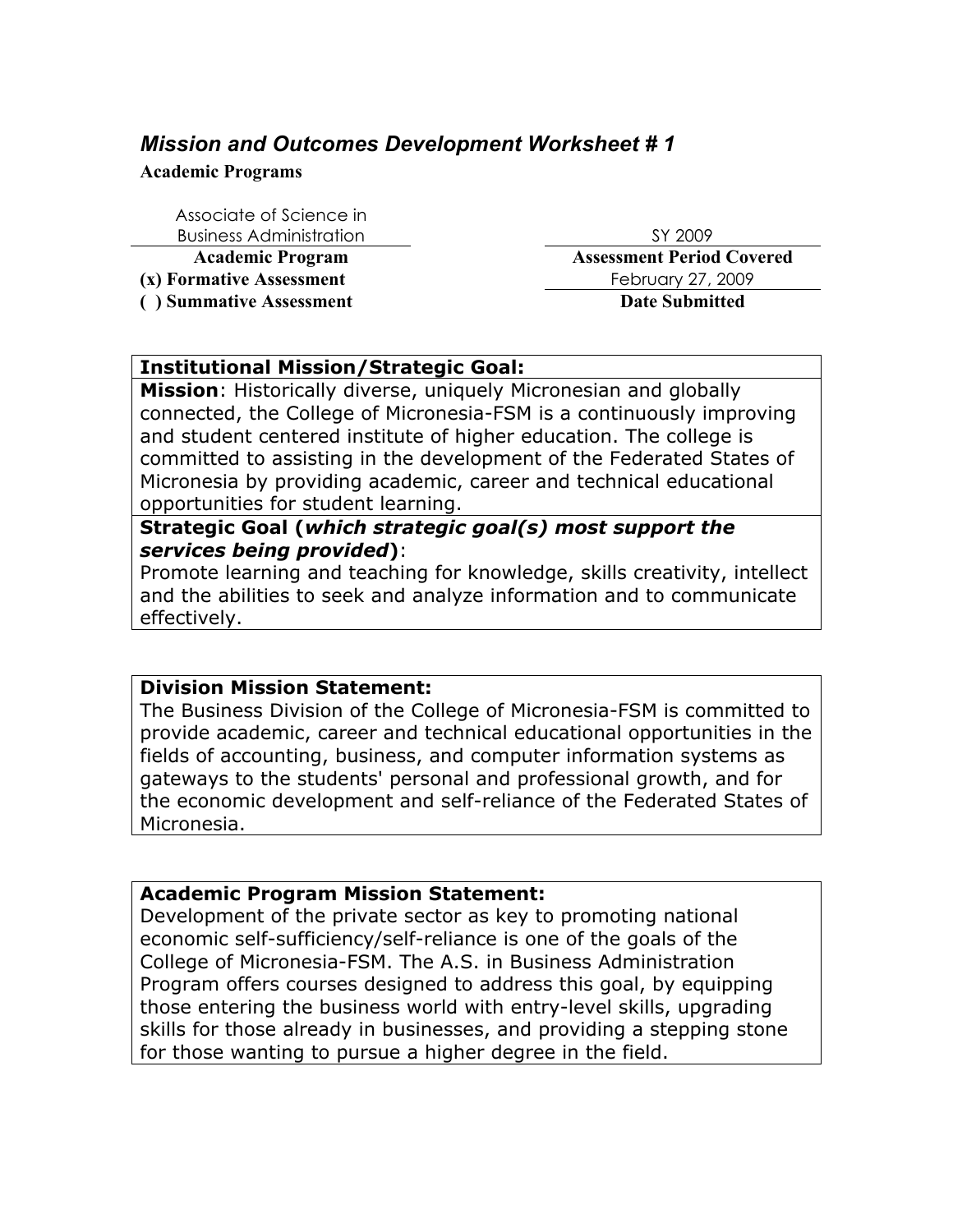## **Academic Program Goals (***General Statements about knowledge, skills, attitudes, and values expected in graduates***).**

- 1. To equip those entering the business world with entry-level skills appropriate for future employment or entrepreneurial pursuits.
- 2. To upgrade skills for those already employed or engaged in business; and
- 3. To provide a firm foundation in terms of basic knowledge and skills as stepping stone for those wanting to pursue a higher degree in the field.

### **Academic Program Outcomes:** *(with proposed changes, subject to approval)*

Upon completion of the degree program, the student will be able to:

- 1. Demonstrate basic knowledge and/or skills in the different functional areas of business – accounting, management, marketing, economics, and finance – by emphasizing their importance in an organization and describing their interrelationship in the organization's attempt to achieve its objectives.
- 2. Demonstrate basic knowledge and skill in business mathematics and elementary statistics by accurately performing common business computations, statistical data presentation and analysis.
- 3. Demonstrate basic knowledge and skill in intercultural writing and speaking appropriate for business.
- 4. Demonstrate a basic understanding of the legal environment and ethical challenges confronting business in general and in the FSM, from both local and global perspectives.